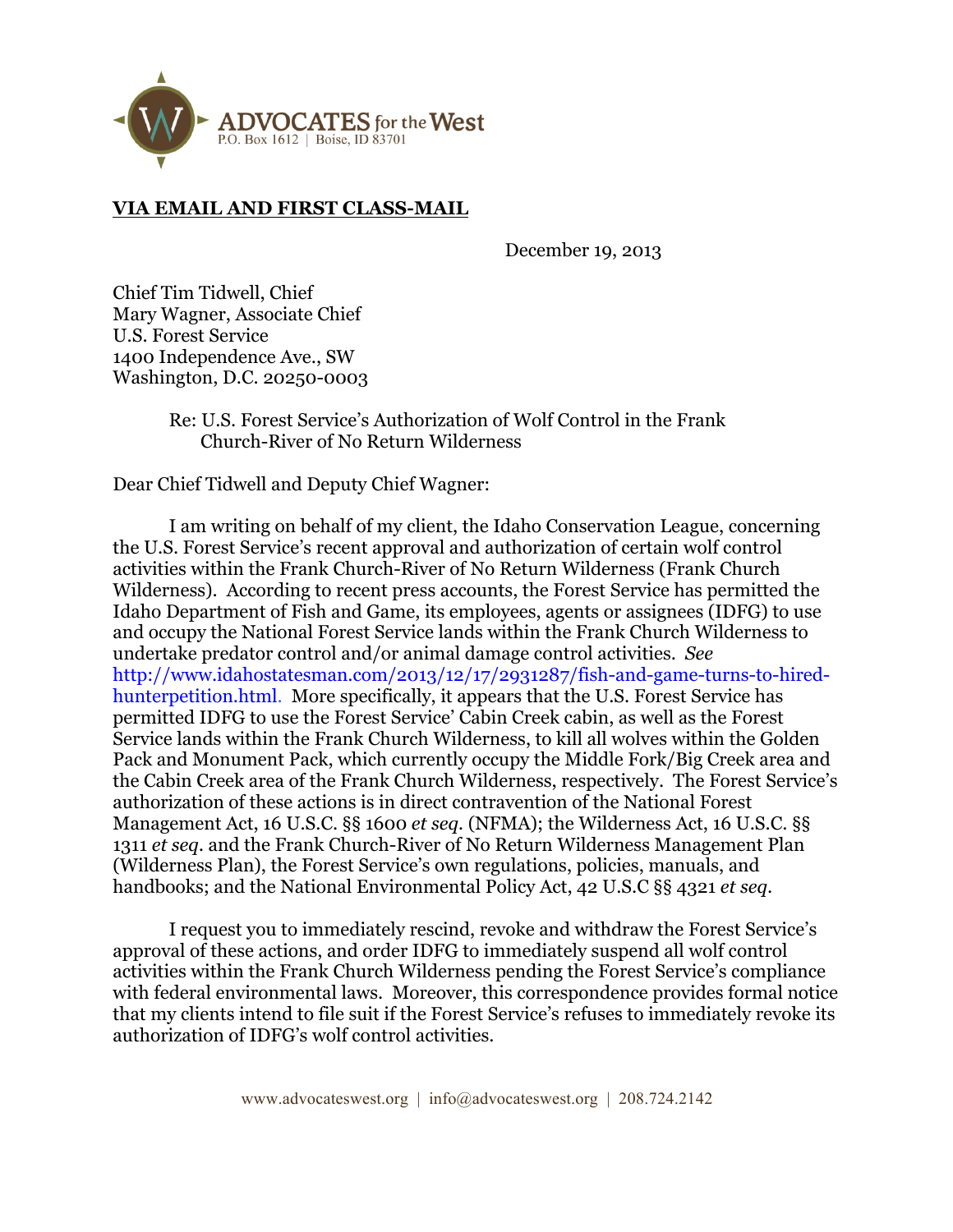Letter to Tidwell/Wagner December 19, 2013 Page 2 of 5

In 1980, President Jimmy Carter signed the Central Idaho Wilderness Act, which created the 2.4 million-acre Frank Church-River of No Return Wilderness. *See* P.L. 96- 312, 94 Stat. 948 (July 23, 1980). The Frank Church Wilderness was created expressly to protect this large block of "primitive and undeveloped land" and the "wildernessdependent wildlife . . . which thrive within this undisturbed ecosystem." *Id.* at § 2(a).

Section 5(a)(1) of the Central Idaho Wilderness Act mandated the Forest Service prepare a comprehensive management plan for the Frank Church Wilderness, and the Forest Service has adopted – and amended – and series of management plans. Most recently, in late 2003, the Forest Service adopted the current Frank Church-River of No Return Wilderness Management Plan, and in 2009 the Forest Service amended, corrected and otherwise modified the management plan. The current Management Plan requires that the "control of problem animals [within the Frank Church Wilderness] will be permitted only on a case-by-case basin in coordination with the Idaho Department of Fish and Game . . . . Management Plan at 2-28.

Moreover, Appendix I to the Management Plan specifically addresses "Policies and Guidelines for Fish and Wildlife Management in National Forest and Bureau of Land Management Wilderness." *Id.* at Appx. I. According to these policies and guidelines, the Forest Service only permits wildlife damage control in the Frank Church Wilderness "to protect Federally listed threatened and endangered species, to prevent transmission of diseases or parasites affecting other wildlife and humans, or to prevent serious losses of domestic livestock." *Id.* at I-10. The Frank Church Management Plan further requires that "[w]ildlife damage control must be approved by the [Forest Service] on a case-by-case basis," and all control efforts must "[d]irect control at individual animals causing the problem," and "[u]se only the minimum amount of control necessary to solve the problem." *Id.*

The Forest Service Manual reiterates many of these same limitations on animal damage management and predator control in designated Wilderness, of course. Forest Service Manual 2320, Wilderness Management, states,

Predacious mammals and birds play a critical role in maintaining the integrity of natural ecosystems. Consider the benefits of a predator species in the ecosystem before approving control actions. The Regional Forester may approve predator control programs on a case-by-case basis where control is necessary to protect federally listed threatened or endangered species, to protect public health and safety, or to prevent serious loss of domestic livestock. Focus control methods on offending individuals and under conditions that ensure minimum disturbance to the wilderness resource and visitors. . . .

The Forest Service is responsible for determining the need for control, the methods to be used, and approving all proposed predator damage control programs in wilderness.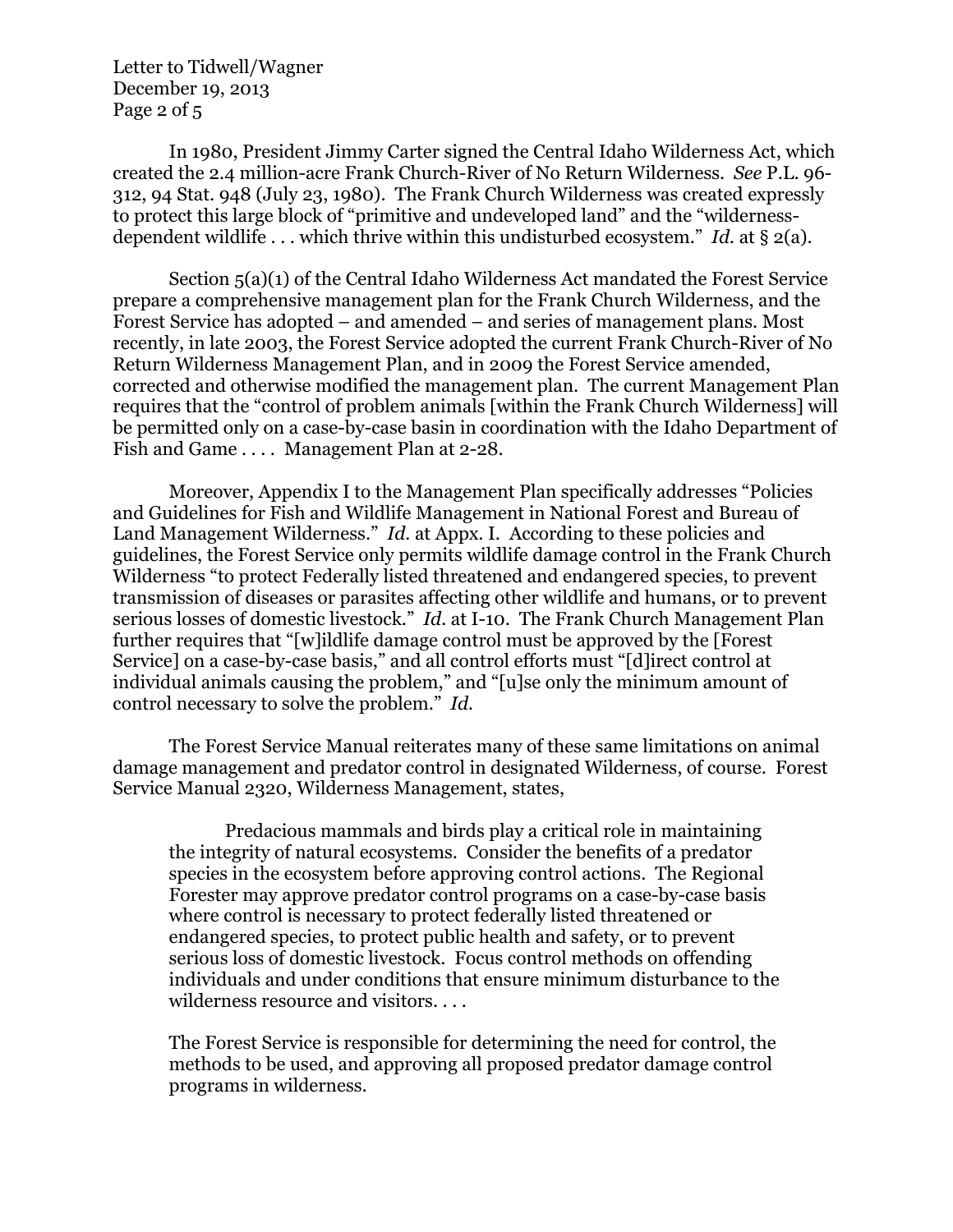Letter to Tidwell/Wagner December 19, 2013 Page 3 of 5

FSM 2323.33c. *See also id.* at 2650.

As you know, NFMA requires that all resource management actions, including "resource plans and permits, contracts, and other instruments for the use and occupancy of National Forest System lands" must be consistent with the appropriate management plan. 16 U.S.C. § 1604(i); *see Friends of Southeast's Future v. Morrison*, 153 F.3d 1059, 1068 (9th Cir. 1998). Similarly, "all site-specific decisions, including authorized uses of land, must be consistent with the applicable plan." 36 C.F.R. 219.10. The Ninth Circuit has consistently enjoined actions inconsistent with governing management plans. *See, e.g., Neighbors of Cuddy Mountain v. United States Forest Service*, 137 F.3d 1372, 1376-77 (9th Cir. 1998); *Friends of Southeast's Future*, 153 F.3d at 1068; *Oregon Natural Resources Council v. United States Forest Serv*., 59 F. Supp.2d 1085, 1091-94 (W.D. Wash. 1999). Predator killing on national forests must similarly be consistent with management plans. *Southern Utah Alliance v. Thompson*, 811 F. Supp. 635, 639 (Utah 1993).

The Forest Service's approval of the IDFG wolf control project runs contrary to the limitations of the Frank Church-River of No Return Wilderness Management Plan and the Forest Service Manual, and is arbitrary, capricious, and contrary to NFMA, the Wilderness Act and the Administrative Procedures Act. First, IDFG's wolf control project is intended to assist elk populations (if not elk outfitters), and IDFG's project is not designed to protect Federally listed threatened and endangered species, to prevent transmission of diseases or parasites affecting other wildlife and humans, or to prevent serious losses of domestic livestock." Management Plan, Appx. I at I-10. Moreover, eliminating two entire packs – ostensibly because the packs are adversely impacting elk populations – does not comply with the Wilderness Plan's limitation to "[d]irect control at individual animals causing the problem," and there is also no indication that eliminating two entire wolf packs amounts to the "minimum amount of control necessary to solve the problem," even under the best circumstances. *Id.* 

For many of these same reasons, IDFG's wolf control plan runs afoul of the Forest Service Manual, especially since it appears that the Forest Service outsourced the evaluation of need and methods of wolf control to IDFG and its hired contractor. In designated Wilderness Areas, however, the "Forest Service is responsible for determining the need for control, the methods to be used." FSM 2323.33c

The Forest Service also sidestepped and ignored its own regulations in approving the IDFG's wolf control project, especially with no public oversight and review. The Forest Service's regulations require that "[a]ll uses" of National Forest System lands are designated "special uses," with some exceptions that do not apply here. 35 C.F.R. § 251.50(a). Prior to allowing a special use on National Forest lands – like animal damage control and/or predator control in designated Wilderness – the Forest Service must first issue a special use permit. *Id.* In limited circumstances, the Forest Service may waive the requirement to obtain a special use permit, only after reviewing the proposed use, however, and concluding that the use is adequately regulated by a State agency or other federal agency "in a manner that is adequate to protect National Forest System lands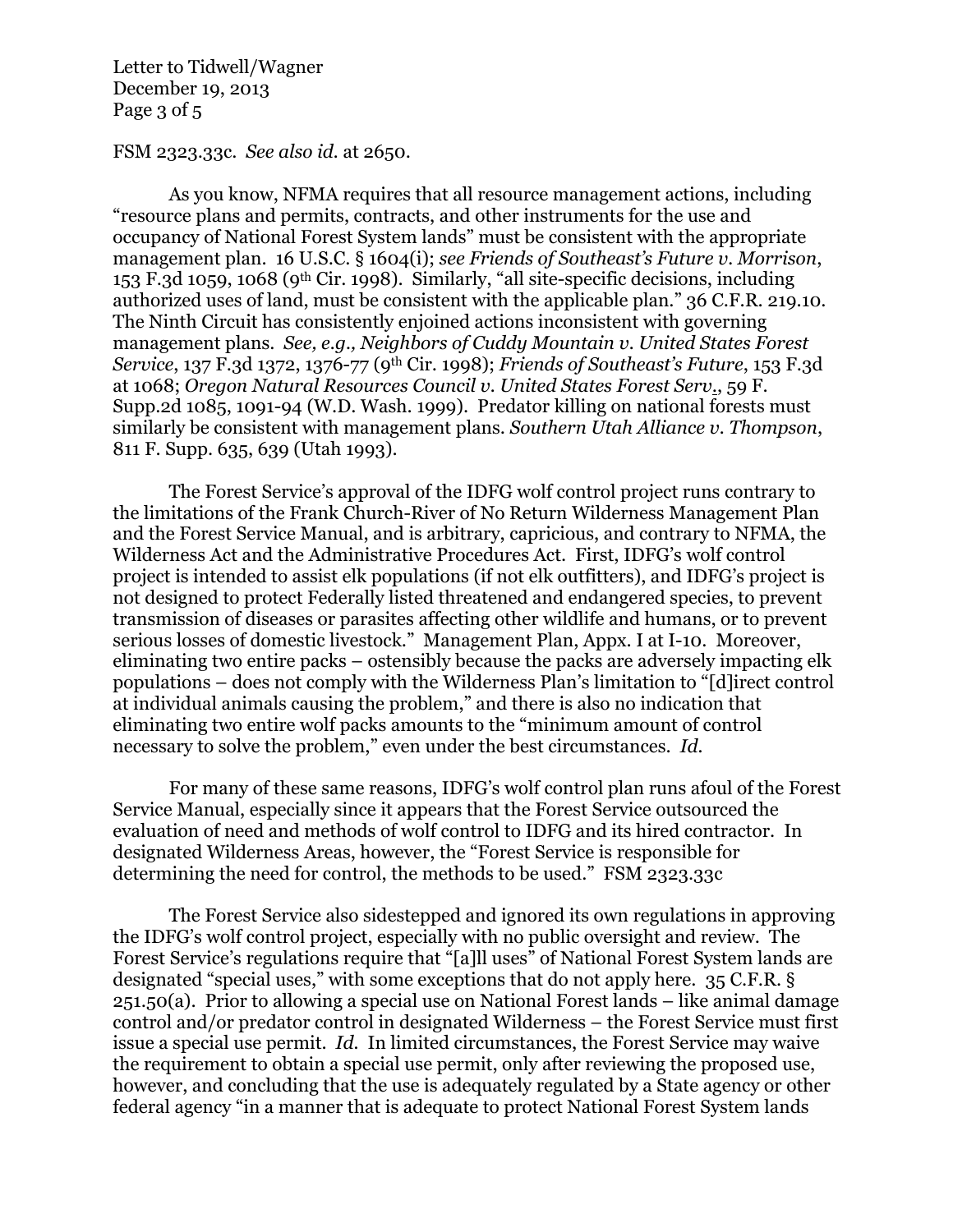Letter to Tidwell/Wagner December 19, 2013 Page 4 of 5

and resources and to avoid conflict with National Forest System programs and operations, among others exceptions. *Id.* at 251.50(e)(2). *See also* 43 C.F.R. § 251.54 (requirements and procedures for obtaining a special use permit); *id.* at 254.54(e)(5)(i) (requiring that the Forest Service "shall reject" a proposal for a special use permit if the proposed use is inconsistent with management plan).

The Forest Service violated these regulatory requirements by permitting IDFG's wolf control project without first preparing a special use permit. There is no question that animal damage control and/or predator management in designated Forest Service Wilderness is a "special use," and the exception for "noncommercial recreational activities" does not apply. Moreover, the Forest Service is precluded from finding an exception applies for so-called adequately regulated state activities, especially because – as discussed in detail above – the IDFG's project is contrary to the Frank Church-River of No Return Wilderness Management Plan and Forest Service Manual. Under these circumstances, the Forest Service was required to prepare a special use permit – and permit public involvement as necessary under the Forest Service's own regulations – and its failure to do so is similarly arbitrary, capricious and contrary to law.

Finally, the Forest Service also violated the National Environmental Policy Act in refusing to examine the ecological impacts of allowing IDFG's wolf control project within the Frank. In this case, the Forest Service failed to prepare an Environmental Assessment, Environmental Impact Statement, Categorical Exclusion or any other environmental review prior to permitting IDFG's wolf control project, and thus, the Forest Service's violation of NEPA could not be more stark.

In light of these facts and circumstances, the Idaho Conservation League requests the Forest Service revoke its approval of the IDFG wolf control project, and immediately order the IDFG to cease and desist with all wolf control actions in the Frank pending compliance with the Forest Service's legal obligations.

Please feel free to contact me if you would like to discuss this matter further, and I may be reached at 208.724.2142. I look forward to your immediate response. Thank you.

Very truly yours,

/s/ Todd C. Tucci

Todd C. Tucci Senior Attorney Advocates for the West, Inc. 1331 E. Street SE Washington, D.C. 20003 Telephone: (208) 724-2142 ttucci@advocateswest.org